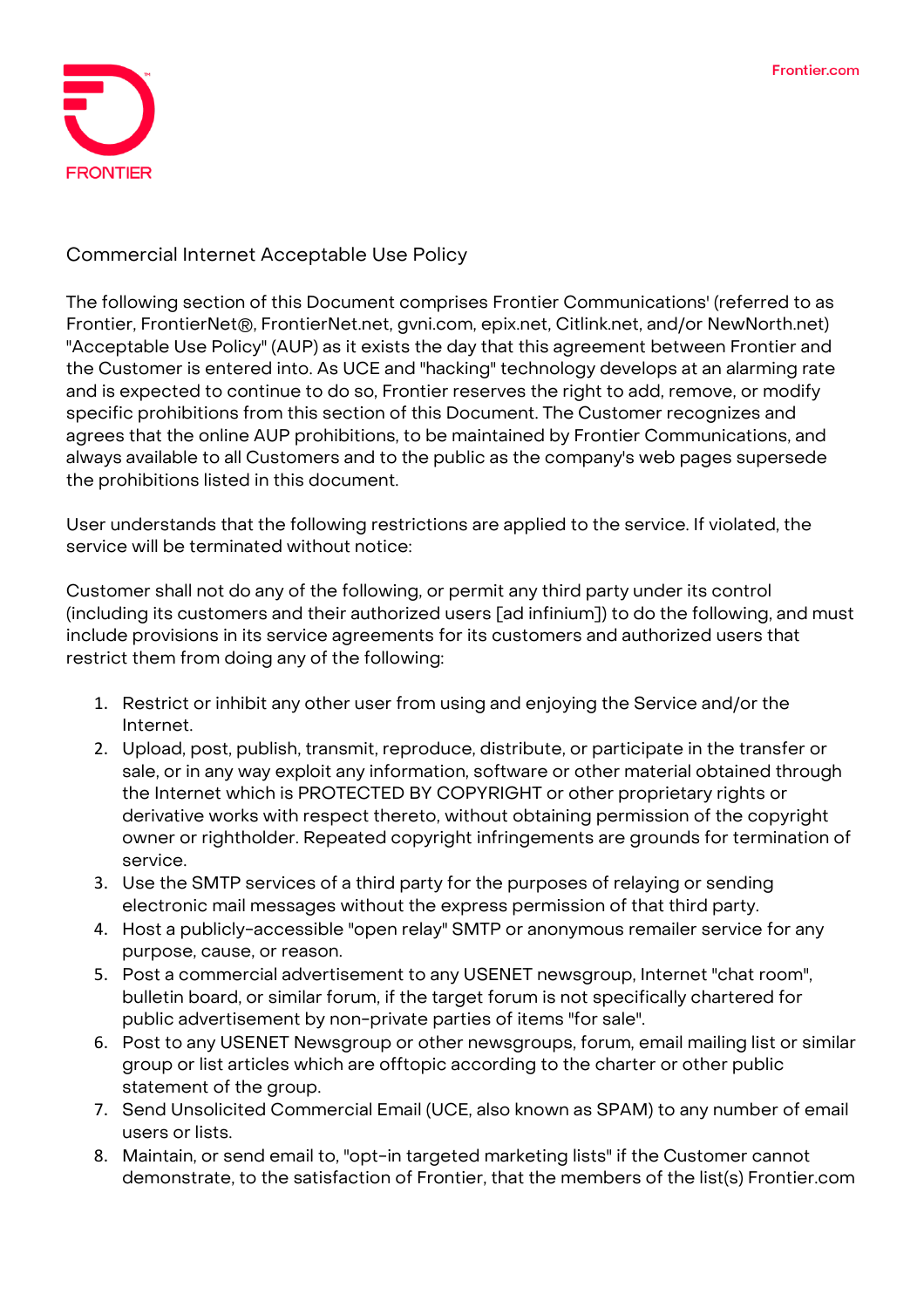

2 have knowingly requested to be added to the list(s) in question through direct action of their own doing, and that easily-accessible, automated opt-out/removal mechanisms are in place and available to the members of the list(s).

- 9. Engage in any activity that is, or appears to be, an attempt to gain unauthorized access to a remote system or network, or to gain information that could later be used to assist in gaining unauthorized access to a remote system or network, such as port scanning, dictionary attacks, Denial of Service attacks, server/service hijacking, etc.
- 10. Engage in any of the foregoing activities using the service of another provider, but channeling such activities through an Frontier account or remailer, or using an Frontier account as a mail drop for responses to UCE, or hosting a web site that is advertised via UCE that originates from a non-Frontier connected source, or otherwise requiring return transit through the Frontier Internet backbone.
- 11. Falsify or "spoof" user information provided to Frontier or to other users of the Service, and for handling all complaints and trouble reports made by its own customers and authorized users.
- 12. Use the Service in violation or contravention of the Communications Act of 1934, as amended by the Telecommunications Act of 1996, or any other applicable law, regulation, order or other governmental directive, or abuse or fraudulently use the Service in any way not specifically set forth above.
- 13. Advertise, transmit, or otherwise make available any software, program, product, or service that is designed to violate this AUP, which includes but is not limited to, the facilitating the sending of Unsolicited Commercial Email (UCE also known as SPAM). Further, if Customer is notified by a Frontier Abuse Response Team member through any form of communication, or the Customer discovers on their own or through any other means, that the Customer themselves or any third party under his/her control (including his/her customers and their authorized users [ad infinium]) of a violation of any of the foregoing prohibitions, the Customer will take whatever steps are necessary to stop such activity, and prevent repeat violations by the offending entity.
- 14. **Remote Access** Although Frontier encourages its customers to use Remote Access Dialup when traveling, Frontier may suspend or terminate service if such usage exceeds a reasonable amount of usage that would normally be expected from a person occasionally traveling away from home. Remote Access Dialup usage is defined as Internet data calls to local access numbers beyond Frontier's local exchange telephone company territory.

The Customer will respond to all violations reported by the Frontier Abuse Response Team within 1 (one) business day of the violation being reported, and will have put a stop to the activity within 2 (two) business days of the violation first being reported. If a Frontier.com 3 single entity is responsible for multiple violation reports that are sent to the Customer by the Frontier Abuse Response Team, only a single response from the Customer back to the Frontier Abuse Response Team is required, provided that the Customer has taken whatever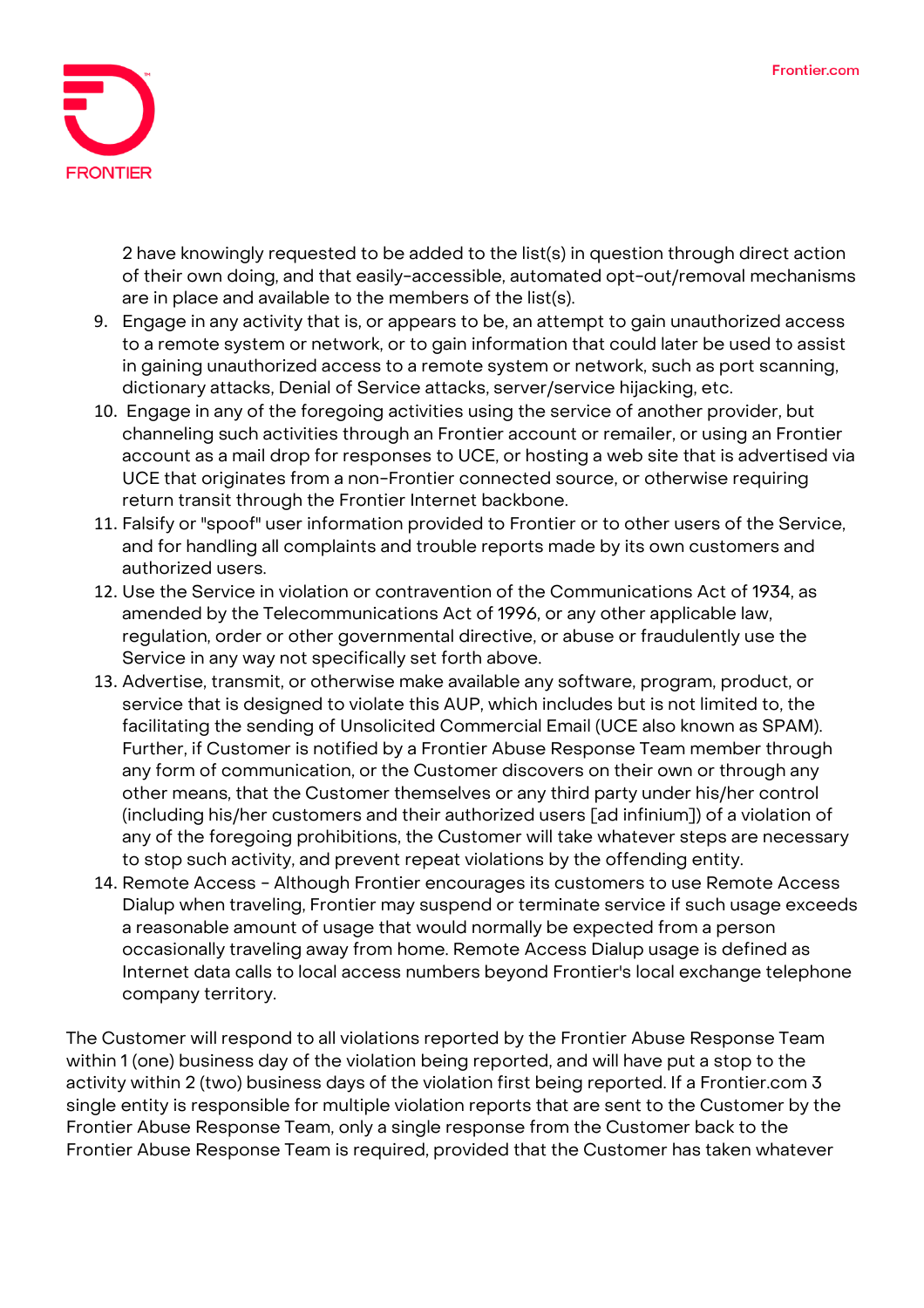

action was necessary to stop the current violation and prevent future repeat violations by the offending entity.

If, after the Customer has notified Frontier that the Customer has taken action to prevent future violations by a given entity, that entity is found accessing the Frontier network, Frontier may consider this a breach of its system integrity, and Frontier reserves the right to deal with this situation by whatever legal means deemed appropriate by Frontier.

Customer acknowledges that mounting complaints shall have a negative impact on the business and/or reputation of Frontier. Therefore, notwithstanding anything contained in this Policy or any Service Agreement to the contrary, Frontier may elect, at its sole discretion, to logically suspend any Frontier provided Internet service connection on its network if reports of abuse, UCE, or other activity deemed to have a negative impact on the network exceeds 60 complaints received in any rolling 30 day period. Prior notification of such action is not required but will be provided within 36 hours of a suspension. Service will be re-established upon the provision of satisfactory assurance to Frontier by the Customer that the complaints will not continue to a degree that exceeds the thresholds indicated above.

**Complaints** regarding the violation of any of the above conditions by any of Frontier's downstream networking clients or their customers, should include notification to the Frontier Security/Abuse Response Team (abuse @frontier.com) in addition to the ISP/NSP the violation actually sourced from.

Any complaints sent to [ipadmin@frontier.com](mailto:ipadmin@frontier.com) or [hostmaster@frontier.com](mailto:hostmaster@frontier.com) as listed in the frontiernet.net whois record, or sent to [postmaster@frontier.com](mailto:postmaster@frontier.com) and [webmaster@frontier.com](mailto:webmaster@frontier.com) may be forwarded to the Frontier Security/Abuse Response Team at abuse affrontier.com if the separate groups that answer those addresses have the time to do so. However, complaints sent to any of these addresses will take much longer to process if they are forwarded to the abuse team due to the delays in forwarding, as none of these addresses are valid points-of-contact for abuse complaints.

Abuse complaints to abuse @frontier.com are processed within two (2) working days upon receipt.

**Complaints to the Frontier Security/Abuse Response Team should**:

- 1. Be specific as to the nature of the complaint (i.e. UCE, Usenet Spam, etc).
- 2. Include a copy of the offending message/article with full message or article headers included.
- 3. Include a trace route or WHOIS output that demonstrates transit through the Frontier backbone to one of the responsible parties; or that they are a networking customer of Frontier or one of Frontier's networking customers.